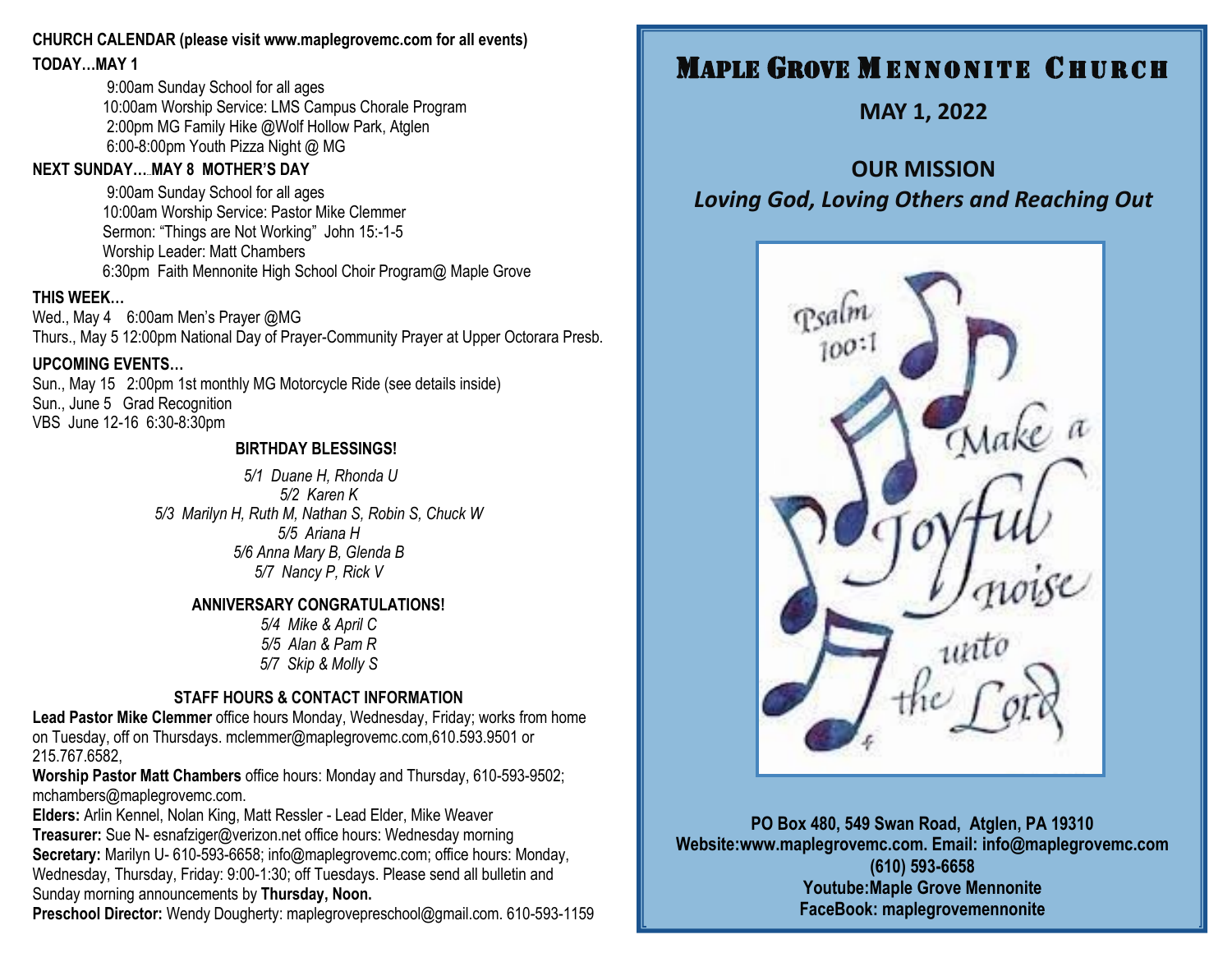## **A WARM WELCOME TO EVERYONE!**

To be included in church communications, please fill out a Connection Card on the back of the pew and hand it in at the Welcome Center.

Childcare facilities with live streaming of the service are available and located in: **ROOM 106** (infants to 1 year) unstaffed crib nursery at the rear of the sanctuary.

### **ROOM 102 CHILDCARE (AGES 1-4)**

### **8:45 AM SUNDAY SCHOOL HELPERS 9:50 AM CHURCH TIME**

*5/8 Rita H, Linda Y Kyle & Lynda K*

*5/1 Judy K, Abbie G Cam B, Lisa H, Nathan H*

If you need to switch your schedule, please call someone else on the childcare schedule you were given and then inform the office of the change by calling 610-593-6658.



# **ANNOUNCEMENTS**

**WELCOME TO CAMPUS CHORALE** from Lancaster Mennonite School who will be sharing a service in song today. Maple Grove's Heidi S, daughter of Jeff & Rhonda, is a member of the choir.

**FAMILY HIKE** Today, May 1st @ 2:00pm, Family Life Commission invites everyone to enjoy a relaxing afternoon of hiking on the trails at Wolf's Hollow Park, 1399 Schoff Road, Atglen. You can plan to meet up with other families or be surprised by who you meet on the trail. Trail maps are at the Welcome Center or contact Matt and Laura R with any questions.

**DAVID CROWDER BAND** concert at American Music Theatre, Sat., May 7. Contact Sam F @ 717-823-2086 if interested in tickets.

**MONTHLY MOTORCYCLE RIDE** Beginning May 15, leaving @2:00pm, those who would like to join a group ride on the 3rd Sunday of each month until fall are invited to meet at Maple Grove. Routes will be planned and mostly in Lancaster & Chester Counties and may include an ice cream stop. Invite your friends or neighbors who would enjoy riding. Contacts are Kyle K 717-572-7263 and Eric N 610.416.8723.

**NATIONAL DAY OF PRAYER** Thursday, May 5. A local observance will be held at noon at Upper Octorara Presbyterian Church, 1121 Octorara Trail, Parkesburg. Everyone is invited to attend. (See bulleting insert.)

**PARKESBURG 150th ANNIVERSARY CELEBRATION** in Minch Park. On Sunday, May 22 @11:00am, there will be a worship service and a community choir from PCCO churches will sing.

**VBS MONUMENTAL (Celebrating God's Creation)** June 12-16, 2022, 6:30-8:30pm. It's not too soon to think about your involvement in VBS! Signup sheets are at the Welcome Center for Crew Leaders, Bible Stories, Games, Crafts, KidVid Cinema and Staff Meals. Register your child (4 years old to completed 6th grade) at the Welcome Center or on Maple Grove's website www.maplegrovemc.com. Please invite your neighbor kids and friends! Contact person is Cierra K @ 267.972.1839.

**OUR SYMPATHIES** to Betsey C on the death of husband, Pete, on Apr. 25. Pete and Betsey were members of Maple Grove and resided at Tel Hai the last 13 years. You may send cards to Betsey at PO Box 190, Honey Brook, PA 19344. A private family service is planned.

### **P R A Y E R P O I N T S**

Prayer concerns are listed for 4 weeks after which you may call the office to continue. Prayer concerns are shared weekly with those of our congregation committed to pray. **Please pray for:**

 **Maple Grove Leadership Team & Lay Ministers.** 

 **Rich & Sue R** - healing, strength & wisdom for Sue's cancer journey.

**Randy U** - in US awating a kidney transplant.

**Barb Y** - healing at home from a broken pelvis.

**World leaders and countries** in conflict; also refugees around the world.

- **LOCAL MISSIONS**
	- Bridge of Hope
	- Cornerstone Pregnancy Resources
	- Eastern Mennonite Missions
	- Maple Grove Preschool
	- Parkesburg Point
	- PCCO (Parkesburg Community Churches Outreach)
	- Southern Chester County Young Life
	- Welsh Mountain Home

### **MISSIONARIES**

Nathan & Laurel C - World Team in Africa Garry & Ruth - EMM in Israel David & Dawnell G - Commission to Every Nation in Mexico Kandace G - EMM in Cambodia William H -EMM Teaching Missionary Mike & Sharyn K - Powered to Move in Texas Randal K - Modern Day in Italy Dale & Kathy M- YWAM Virginia & Chile Jon & Amanda R - CRU West Chester University Randy & Melanie U - Reach Beyond in Mexico (see prayer concern above) Mentor & Erinda Z - Eurasia Partners in Albania

April 24 Attendance: 183 March offerings: \$30,514.22